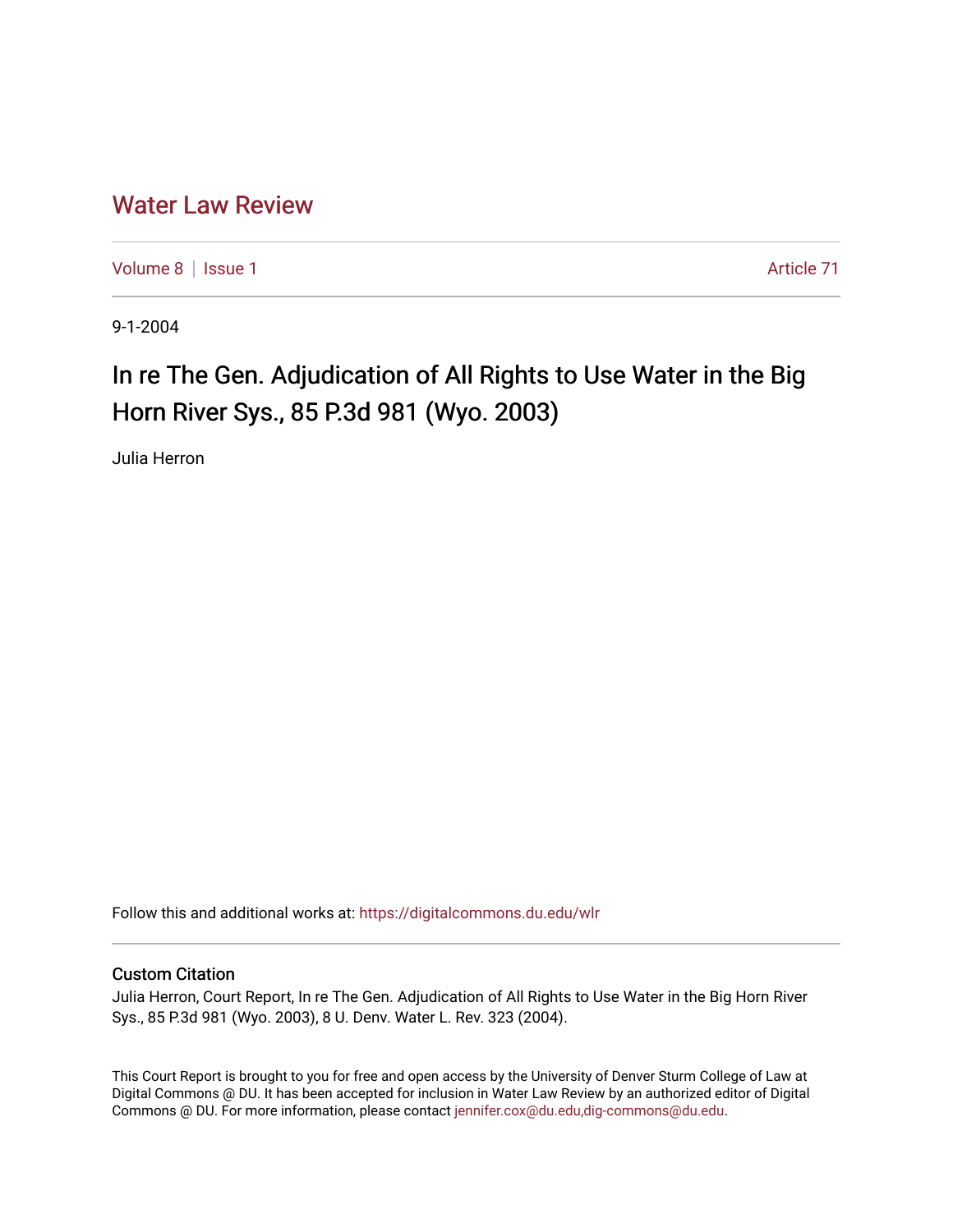construction and engineering companies seeking damages for injuries to McCormick's real property allegedly caused by negligent operation of the Town's stormwater drainage systems. McCormick alleged that the Town operated its drainage systems in a manner such that stormwater previously diverted elsewhere flowed across Walmart's property and onto McCormick's property causing injury. The Circuit Court of Greenbrier County granted a motion to dismiss the Town as a defendant on the grounds that McCormick's complaint failed to state a claim against the Town for which the circuit court could grant relief. McCormick appealed.

The Supreme Court of West Virginia first addressed the Town's contention that because the stormwater from Town facilities first flowed over Walmart's property before entering McCormick's property, the Town could not be liable. Citing *Whorton v. Malone,* the court noted that a landowner could not claim immunity because of the subsequent path of stormwater through a third party's land before injury occurred on the land of another.

The court next dismissed the Town's argument that because the Town granted Walmart a permit to construct a store on Walmart's property, West Virginia law granted the Town statutory immunity from the suit. Section 29-12A-5(a) immunizes political subdivisions for claims that arise due to the action of private parties who first obtain a permit. However, the court noted McCormick was not attempting to hold the Town liable for Walmart's actions. Specifically, McCormick had alleged that the Town itself had been negligent in operating the Town's own drainage systems, and therefore McCormick's claim was not precluded by  $\S$  29-12A-5(a). The court thus found that McCormick had stated a claim against the Town for which the circuit court could grant relief and accordingly reversed the circuit court. Chief Justice Maynard, in dissent, found no basis in case law for holding a nonadjacent landowner liable for water runoff injuries to another. The dissent stated that case law only required that a landowner be reasonable in light of effects on adjacent landowners when diverting stormwater. Additionally, the dissent stated that because the court had never recognized a duty of a landowner to alleviate stormwater problems caused by the development of nearby land, the court should have affirmed the circuit court.

*Matthew Sarles*

## **WYOMING**

*In re* **The Gen. Adjudication of All Rights to Use Water in the Big Horn River Sys., 85 P.3d 981 (Wyo. 2003) (holding: (1) the district court** lacked jurisdiction to hear claim to the extent irrigators sought to enforce federal rights, (2) irrigators failed to preserve the right to bring claim by not challenging reservoir certificate, (3) irrigators were not entitled to reopen water rights certification confirmation process, (4)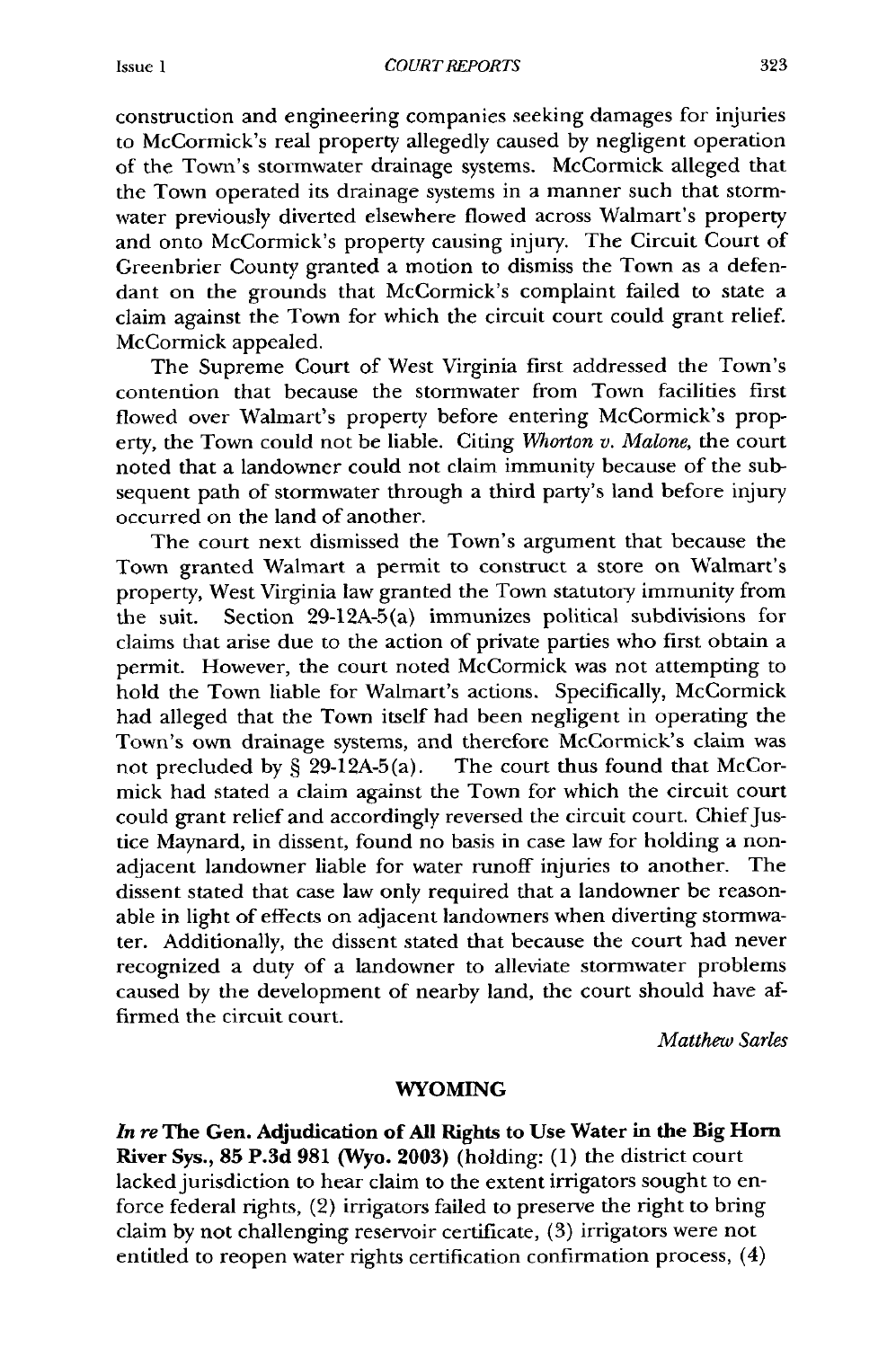res judicata barred the claims, (5) laches barred the claims, and (6) the irrigators' due process rights were not violated).

John Max and Roberta Lee Stutzman ("the Stutzmans"), owners and individual irrigators of Wyoming farmland, brought an action in the Wyoming Supreme Court appealing the district court's dismissal of their petition to intervene in the Big Horn River general adjudication ("Adjudication") claiming rights to water stored in the Buffalo Bill Reservoir ("Reservoir").

The Stutzmans' farmland in Park County, Wyoming is located within the Shoshone Reclamation Project ("Project"). The Project, initiated in 1899, was a federal reclamation project constructed and operated by the Bureau of Reclamation ("BOR") pursuant to the Reclamation Act of 1902. As early settlers acquired Project land, they were required to complete a water rights application, allowing them and their heirs to use stored water in the Reservoir. The Reservoir was the centerpiece of the Project and provided water for irrigation, power generation, municipal supply, recreation, and other beneficial uses. The Reservoir also provided water to four irrigation districts that supplied water to individual users like the Stutzmans through contracts.

In January 2001 the Stutzmans filed a petition to intervene in the Adjudication because they were dissatisfied with the BOR's administration of the Reservoir's stored water. Alleging their predecessors acquired Project lands through water applications and patents, the Stutzmans, as heirs, claimed implied secondary water rights from Reservoir permits and ownership of a proportionate share of water in the Reservoir by virtue of federal land patents, water rights applications, repayment contracts, and the Reclamation Act of 1902. They did not allege denial of any specific amount of water to which they were entitled under these contracts, but rather raised the broader question of who owned or controlled the water stored in the Project.

Both the United States and the State of Wyoming filed separate motions to dismiss the petition. The district court granted these dismissals based on a lack of lacked jurisdiction over the claims after consideration of the federal patents, the Reclamation Act, and the doctrines of laches and res judicata. The Stutzmans' appeal arose out of the continued Adjudication, first initiated in 1977. Primarily, the Adjudication determined what water rights the federal government reserved for the Wind River Indian Reservation's benefit, but the Adjudication consisted of three phases. The Stutzmans' case fell under Phase III litigation, which addressed adjudication of all state water rights evidenced by a permit or certificate.

On appeal, the Wyoming Supreme Court first addressed the issue of jurisdiction. The court concluded that at least four entities held rights to Project water, including the federal government, the state, the district, and the end user. The Stutzmans' alleged rights to a share of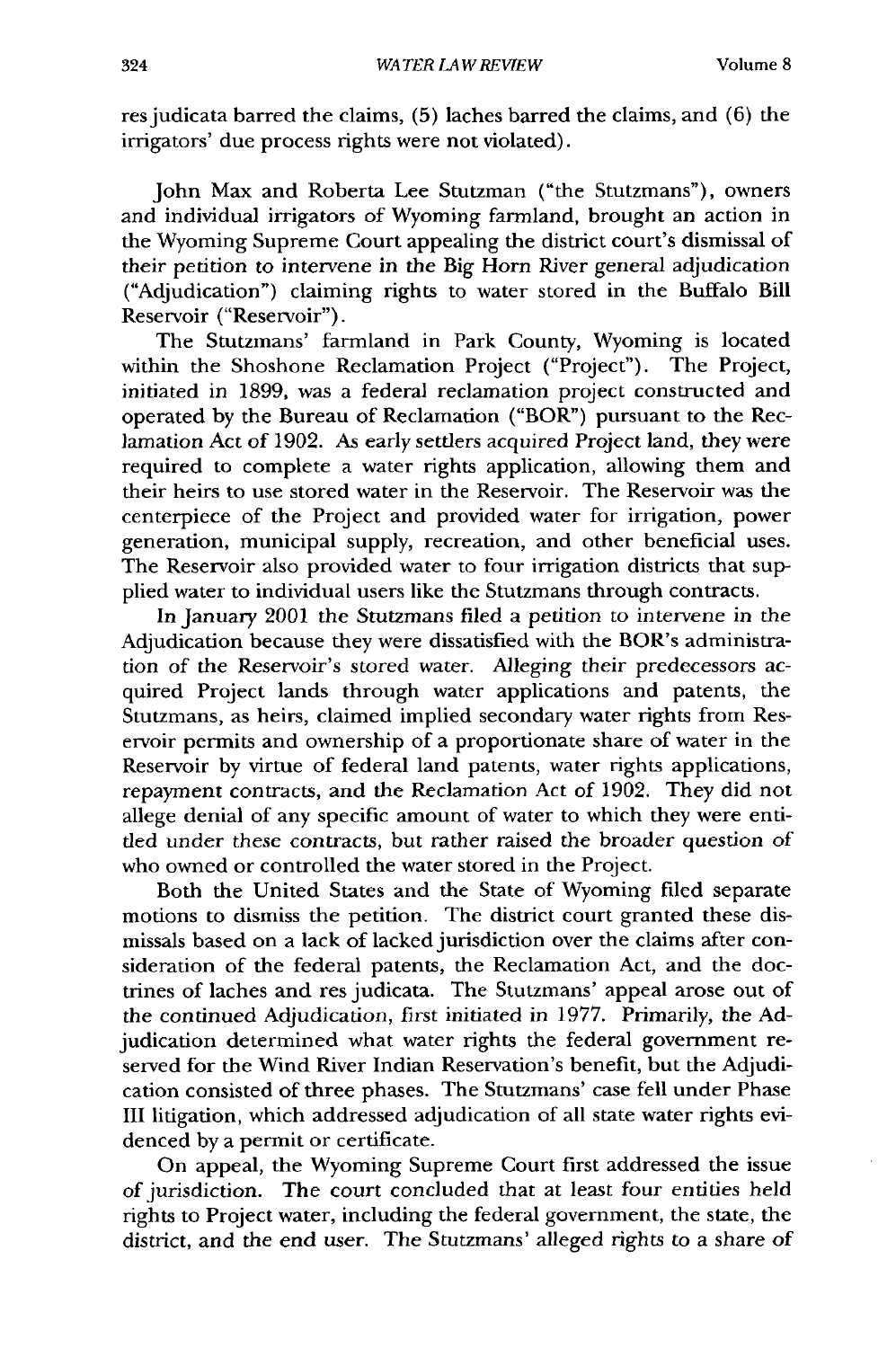the stored water involved both the state and the federal government. While the district court retained jurisdiction over their state property rights, the court could not enforce their rights against the United States pursuant to federal patents and contracts. Therefore, the court held the district court properly found it lacked jurisdiction over the Stutzmans' claims to the extent that they sought to enforce federal contracts and ruled that the district court could determine the state claims.

Examining these state claims, the court next addressed the question of whether the Stutzmans failed to preserve their right to bring a claim by not challenging the Reservoir certificates. The Stutzmans sought a declaratory judgment in the district court for their implied secondary water rights after failing to obtain a secondary reservoir permit from the BOR, their irrigation district, and the State Engineer. The district court held the Stutzmans' failure to challenge the reservoir certificates within the time limit set out in Phase III litigation procedures barred their claims by laches and res judicata. The court concluded the district court correctly found the Stutzmans' claims were untimely and barred by looking at the nature and scope of their water rights claims.

The Stutzmans based their claim for an implied secondary water right upon *Condict v. Ryan* and Wyoming common law. They argued the right had not yet been adjudicated, because only the right to store water under the permits had been adjudicated in 1963 and then confirmed in 1985. They contended their implied secondary right gave them, not the BOR, the power to control their share of stored water based on: (1) reservoir permit conditions stating the intent of stored water was for irrigation of lands, including theirs, (2) patents issued to the land with the right to use the water for the Project, (3) the specific share of water allotted via the water rights applications required of their predecessors, and (4) the repayment contract between the United States and the Shoshone Irrigation District. The court looked again at the principles established in *Condict* to determine the nature of the Stutzmans' claim and held the Stutzmans failed to preserve their right to bring a claim by not challenging the reservoir certificates.

Also on appeal, the court addressed whether the Stutzmans had the ability to challenge the issuance of their water rights certificate to the BOR. Both the State of Wyoming and the United States contended the reservoir permits were fully adjudicated in 1963 and the applicable statutes barred the Stutzmans from filing late claims. The court determined the legislature designed the water rights statutes intending fully adjudicated certificates to be final and complete statements of the holder's rights. In addition, Phase III procedures allowed the Stutzmans to challenge the confirmation of their previously adjudicated permit by 1985. They could have also filed an application for a secondary permit by the deadline. The Stutzmans argued neither action was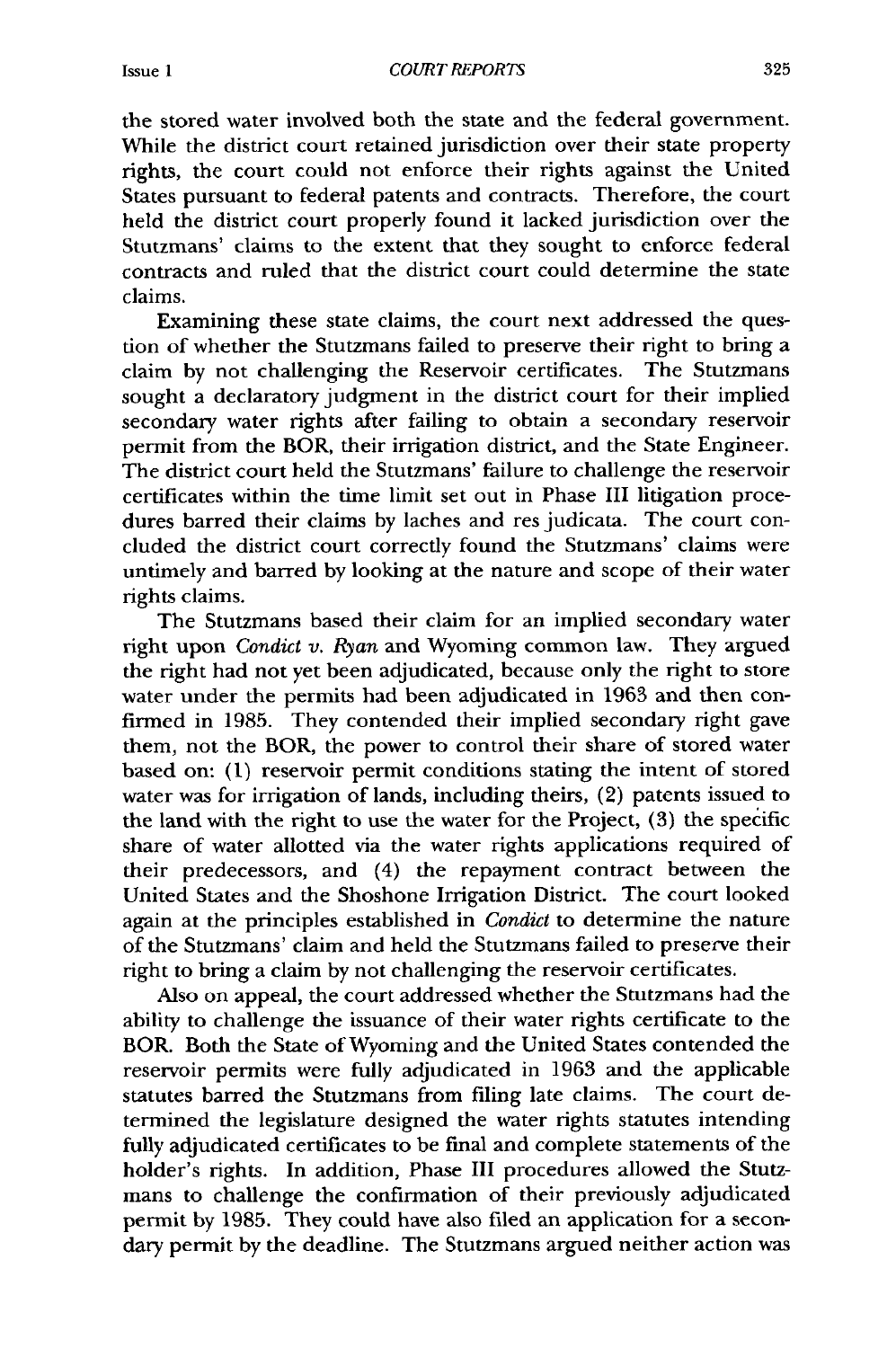necessary because their rights already vested and they were not required to challenge or seek additional permits. The district court held it was unwilling to set aside years of progress in the general adjudication to consider the Stutzmans' petition and, instead, needed to conform to its scheduling order and move forward. Thus, the court also held the Stutzmans were not entitled to reopen the water rights certification confirmation process by failure to challenge their certificate at the appropriate time.

To address the district court's ruling that res judicata barred the Stutzmans' claims, the court looked at four factors: identity in parties, identity in subject matter, similar issues relating to the subject matter, and whether the capacities of the persons were identical in reference to both the subject matter and the issues between them. The court held that while the subject matter and issues involved in the Stutzmans' claims were different from those actually litigated in the adjudication of the reservoir permits, such issues could have been raised, and all other elements of res judicata were present. Since res judicata applies to issues that should have been litigated, the court found the Stutzmans had ample time to raise their claims and since they did not, res judicata rightfully barred their claims.

The district court also held the doctrine of laches barred the Stutzmans' claims. The court noted a claim of laches is comprised of two elements, inexcusable delay and injury and prejudice to an opposing party or others. The court determined the Stutzmans' delay to make claims in 1963 or 1985 was clearly inexcusable. The court found the nature of water rights and the limited nature of the resource itself presumed prejudice to others competing for water on the Big Horn River system and, thus, laches applied. The Stutzmans argued their case involved legal title and therefore making a laches analysis inapplicable. However, the court stated that under Wyoming law, water users do not own the water. Water users, like the Stutzmans, are only granted rights to its use; therefore, this case did not involve title. Therefore, the court held laches properly barred the Stutzmans' claims.

Finally, the court addressed the issue of whether the district court violated the Stutzmans' right to due process when it dismissed their petition to intervene. The district court's dismissal did not bar the Stutzmans from all rights to use the stored water. The court held no right existed for them to have their claim to a state water right decided in the general adjudication. Their irrigation flow rights confirmed by the Irrigation District had not changed nor had their ability to make claims in federal court. In addition, the due process clauses of the United States and Wyoming Constitutions protect citizens against deprivation of property without due process of law. The Stutzmans had the burden to show the court affected their property interest in an impermissible way. However, the Stutzmans did not satisfy the burden of